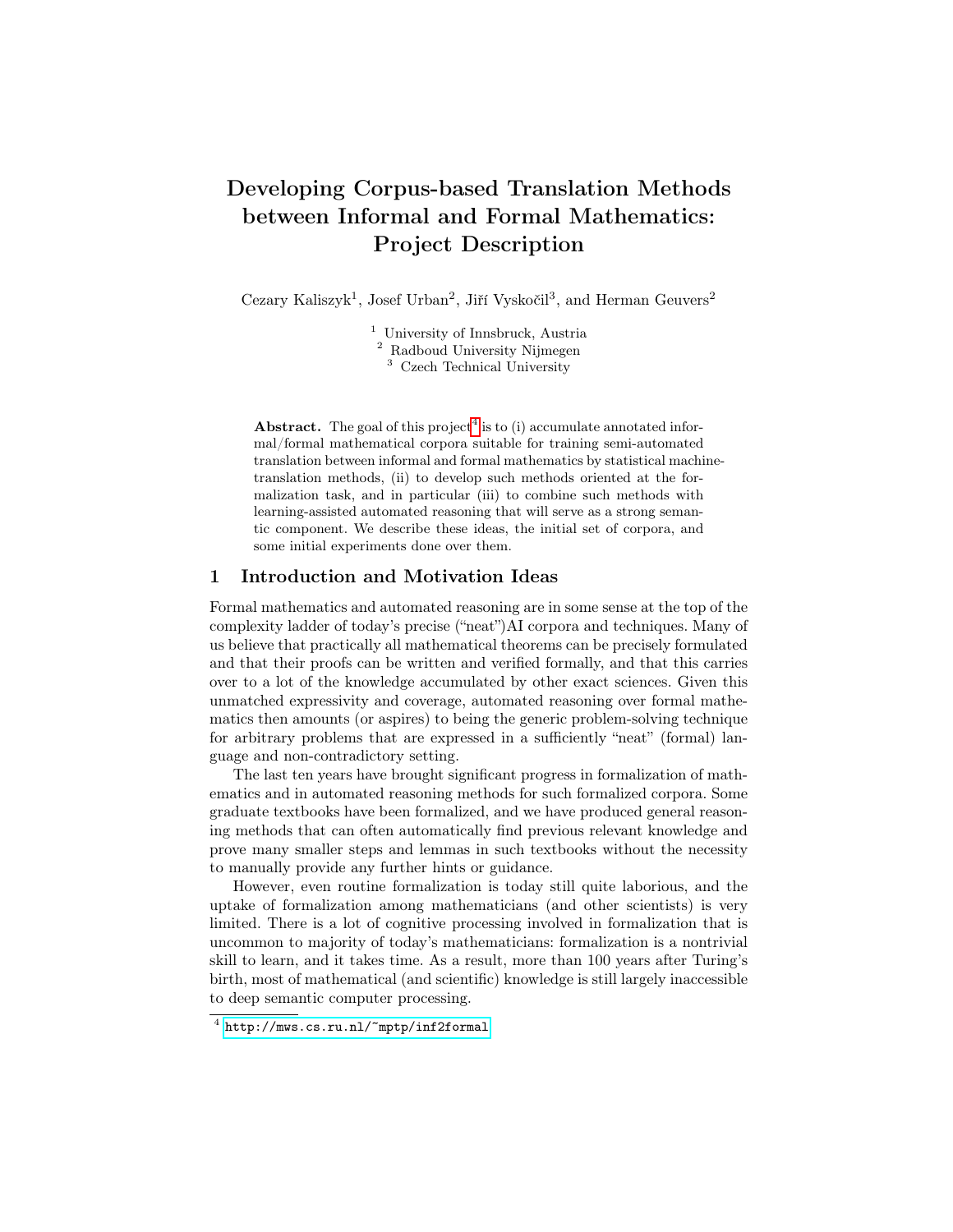We believe that this state of affairs can be today helped by automatically learning how to formalize ("semanticize") informal texts, based on the knowledge available in existing large formal corpora.There are several reasons for this belief:

- 1. Statistical machine learning (data-driven algorithm design) has been responsible for a number of recent AI breakthroughs, such as web search, query answering (IBM Watson), machine translation (Google Translate), image recognition, autonomous car driving, etc. As soon as there are enough data to learn from, data-driven algorithms can automatically learn complicated sets of rules that would be often hard to program and maintain manually.
- 2. With the recent progress of formalization, reasonably large corpora are emerging that can be (perhaps after additional annotation) used for experiments with machine learning of formalization. The growth of such corpora is only a matter of time, and automated formalization might gradually "bootstrap" this process, making it faster and faster.
- 3. Statistical machine learning methods have already turned out to be very useful in deductive AI domains such as automated reasoning in large theories (ARLT), thus disproving conjectures that its inherent undecidability makes mathematics into a special field where data-driven techniques cannot apply.
- 4. Analogously, strong semantic ARLT methods are likely to be useful in the formalization field also for complementing the statistical methods that learn formalization. This could lead to hybrid understanding/thinking AI methods that self-improve on large annotated corpora by cycling between (i) statistical prediction of the text disambiguation based on learning from existing annotations and knowledge, and (ii) improving such knowledge by confirming or rejecting the predictions by the semantic ARLT methods.

The last point (4) is quite unique to the domain of (informal/formal) mathematics, and a good independent reason to start with this AI research. There is hardly any other domain where natural language processing (NLP) could be related to such a firm and expressive semantics as mathematics has, which is additionally to a reasonable degree already checkable with existing ITP and ARLT systems. It is not unimaginable that if we gradually manage to learn how mathematicians (ab)use the normal imprecise vocabulary to convey ideas in the semantically well-grounded mathematical world, such semantic grounding of the natural mathematical language (or at least its underlying mechanisms) will then be also helpful for better semantic treatment of arbitrary natural language texts.

## 2 Approach

The project is in the phase of preparing and analysing suitable corpora, extracting interesting datasets from them on which learning methods can be tried, collecting basic statistics about the corpora. and testing initial learning approaches on them. Initially we consider the following corpora:

1. The various HOL Light developments: in particular Flyspeck and Multivariate, for which we have a strong ARLT online service available [\[2\]](#page-3-0), and which is also in the case of Flyspeck and Multivariate aligned (by Hales) with the informal Flyspeck book. This is the main corpus we have so far worked on. We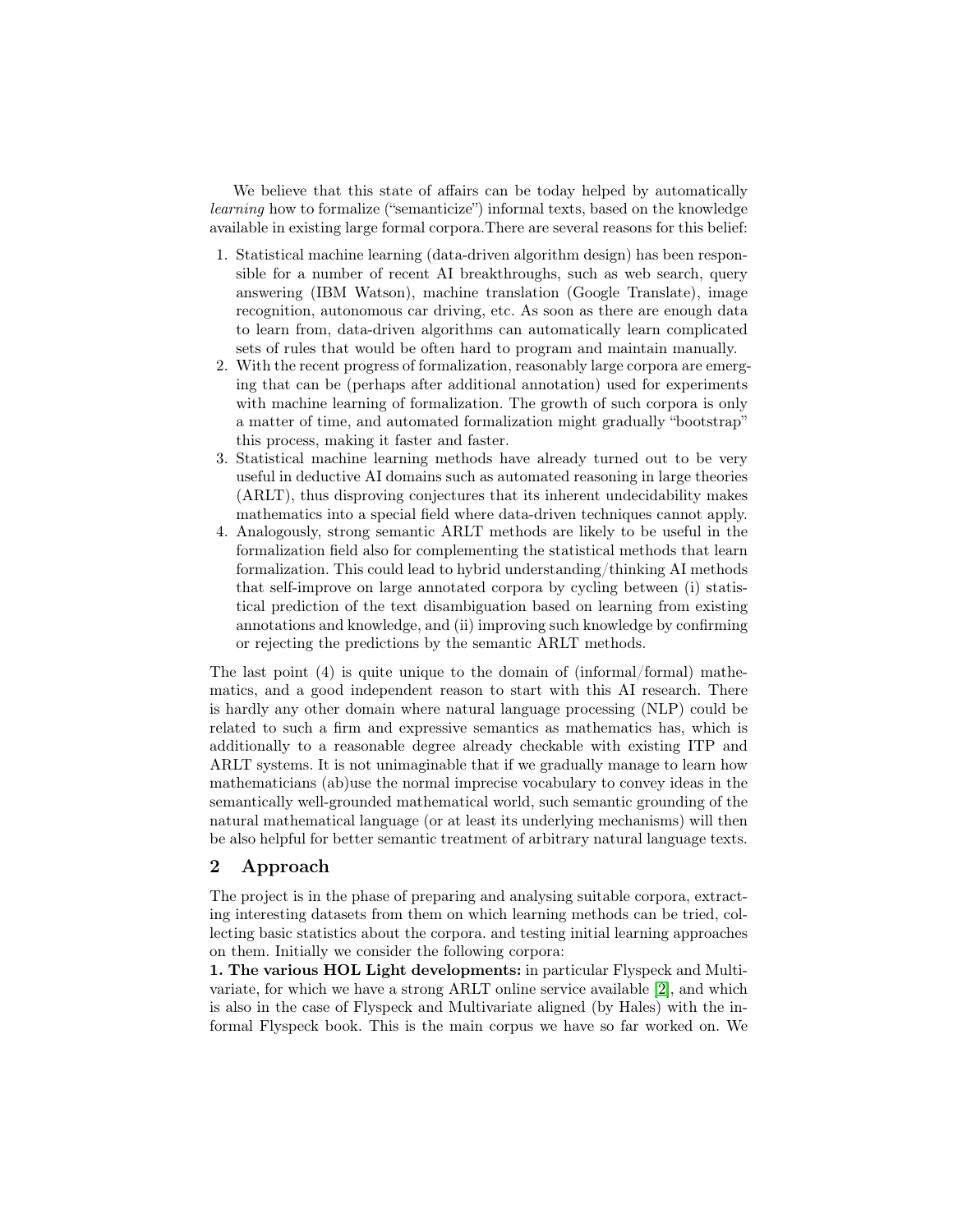have already written programs that collect the links between the informal and formal Flyspeck parts (theorems and definitions), and used such annotations for example for the joint informal/formal HTML presentation of Flyspeck [\[5\]](#page-3-1). Currently there are about 250-400 theorems mapped (using the guid tag defined by Hales), however we still need to improve our searching mechanism to find all the mapped informal/formal pairs in various parts of the library. In addition to the aligned theorems, Hales has also aligned over 200 concepts, which can be used as the ground level (dictionary) for the statistical translation algorithms. It is likely that further annotation of the texts will be useful, possibly also with some refactoring of the informal and formal parts so that they better correspond to each other. Most of the extraction/alignment chain is now automated so we can update our data after such transformations of the source texts. We export the aligned theorems in several formats: parsed LAT<sub>EX</sub>Via LAT<sub>EX</sub>ML (using libxml for querying), the original HOL text, bracketed HOL text suitable for parsing into external tools, internal (parsed and type-annotated) representation of the HOL theorems in a Lisp-like notation and in a XML notation, and also representation of each theorem in the (Prolog-parsable) THF TPTP format, containing type declarations of all constants recursively used by the theorems.

2. The Mizar/MML library: and in particular its mapping to the book Compendium of Continuous Lattices [\[1\]](#page-3-2) (CCL) and a smaller mapping to Engelking's General Topology provided by Bancerek.<sup>[5](#page-2-0)</sup> This is a potential large source of informal/formal pairs, however the MML has been developing quickly, and updating the mapping might be necessary to align the books with the current MML for which we have a strong online ARLT service [\[6,](#page-3-3)[3\]](#page-3-4). We have also obtained the corresponding LATEX sources of the CCL book from Cambridge University Press, however we have not yet clarified the possible publication of the data extracted. 3. The ProofWiki and PlanetMath informal corpora: We have the XML and LATEX dumps of these wikis and have used them for initial experiments with disambiguation of informal texts in the student project *Mathifier*,<sup>[6](#page-2-1)</sup> motivated by the NLP work on Wikipedia disambiguation [\[4\]](#page-3-5). One relatively surprising preliminary result of this project is quite good performance (75%) of the naive disambiguation algorithm using just the most frequent mathematical meaning without any additional context information. Another initial exploration was done on ProofWiki, whose relatively strict proof style is quite close to the Jaśkowskistyle natural deduction used in Mizar. We have measured this by mapping all math expressions and references in the ProofWiki sentences to just one generic expression/reference, and counted the frequency of various proof sentences. The results<sup>[7](#page-2-2)</sup> again show great homogeneity of the corpus, where most of the proof discourse can be superficially mapped to Mizar natural deduction quite economically. Apart from defining and experimenting with such proof-level translation patterns, the main work on these corpora will be their mapping (possibly au-

<span id="page-2-0"></span> $^5$  [http://fm.uwb.edu.pl/mmlquery/fillin.php?filledfilename=t.mqt&argument=](http://fm.uwb.edu.pl/mmlquery/fillin.php?filledfilename=t.mqt&argument=number+1) [number+1](http://fm.uwb.edu.pl/mmlquery/fillin.php?filledfilename=t.mqt&argument=number+1)

<span id="page-2-1"></span> $^6$  <http://mws.cs.ru.nl/~urban/Mathifier/>

<span id="page-2-2"></span> $\frac{7}{7}$  <http://mizar.cs.ualberta.ca/~mptp/fpk1/opaqcounts1.txt>